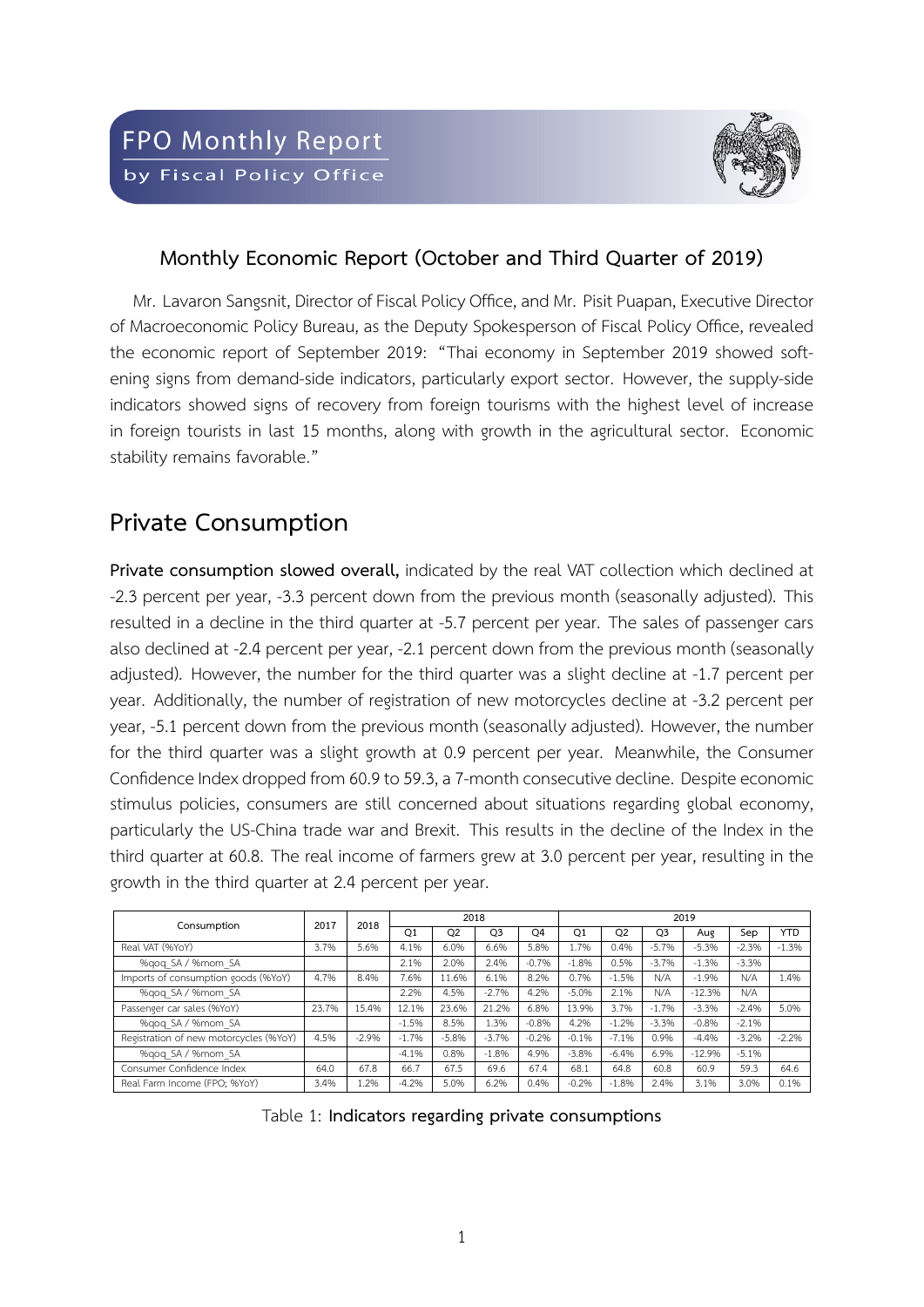## **Private Investment**

**Private investment in equipment sectors showed signs of slowing pace, while the constuction sectors started improving.** The former is indicated by decline of commercial car sales at -21.4 percent per year; -9.0 percent down from the previous month (seasonally adjusted). This resulted in the -11.3 percent-per-year decrease in the third quarter of 2019. The latter is indicated by the real estate tax collection which grew at 8.5 percent per year; 5.7 percent up from the previous month (seasonally adjusted). Despite this, the number of the third quarter was a -2.3 percent-per-year decline. The sales of cement also remained declining at -10.0 percent per year, an 8-month consecutive drop. This resulted in a -9.2 percent-per-year decline in the third quarter. From the previous month, however, the sales grew at 4.4 percent (seasonally adjusted). The Construction Material Index declined at -2.8 percent per year, particularly due to the drop in the global price of products in steel categories, alongside the slowing demand. This resulted in the decrease at -2.4 percent per year in the third quarter.

| Private Invesment                             | 2017    | 2018  |       |         | 2018           |                | 2019             |                |          |          |          |            |  |  |
|-----------------------------------------------|---------|-------|-------|---------|----------------|----------------|------------------|----------------|----------|----------|----------|------------|--|--|
|                                               |         |       | Q1    | Q2      | Q <sub>3</sub> | O <sub>4</sub> | $_{\mathsf{Q1}}$ | Q <sub>2</sub> | Q3       | Jul      | Aug      | <b>YTD</b> |  |  |
| Private Investment in Equipment Indicators    |         |       |       |         |                |                |                  |                |          |          |          |            |  |  |
| Imports of Capital Goods (volume; %YoY)       | 6.3%    | 3.4%  | 9.1%  | 5.6%    | $-1.1%$        | 0.5%           | $-9.5%$          | $-6.1%$        | N/A      | $-9.6%$  | N/A      | $-5.9%$    |  |  |
| %gog SA / %mom SA                             |         |       | 5.0%  | $-1.4%$ | $-3.5%$        | 0.4%           | $-5.3%$          | 2.2%           | N/A      | $-14.3%$ | N/A      |            |  |  |
| Commercial Car Sales (%YoY)                   | 7.5%    | 22.2% | 13.0% | 28.2%   | 22.8%          | 25.0%          | 9.5%             | 2.9%           | $-11.3%$ | $-9.2%$  | $-21.4%$ | 0.2%       |  |  |
| %gog SA / %mom SA                             |         |       | 10.5% | 10.0%   | 2.8%           | 0.3%           | $-3.3%$          | 2.8%           | $-11.0%$ | $-5.6%$  | $-9.0%$  |            |  |  |
| Private Investment in Construction Indicators |         |       |       |         |                |                |                  |                |          |          |          |            |  |  |
| Real estate tax collection (%YoY)             | $-0.9%$ | 13.2% | 14.8% | 16.8%   | 10.8%          | 11.2%          | 4.9%             | $-15.6%$       | $-2.3%$  | $-9.2%$  | 8.5%     | $-4.7%$    |  |  |
| %gog SA / %mom SA                             |         |       | 6.3%  | 6.4%    | $-1.2%$        | $-0.3%$        | 0.1%             | $-14.3%$       | 13.9%    | 2.2%     | 5.7%     |            |  |  |
| Cement sales (%YoY)                           | 1.3%    | 4.9%  | 1.6%  | 4.0%    | 8.8%           | 5.6%           | $-3.0%$          | $-3.9%$        | $-9.2%$  | $-12.9%$ | $-10.0%$ | $-5.3%$    |  |  |
| %gog SA / %mom SA                             |         |       | 2.0%  | $-0.1%$ | 4.5%           | $-0.9%$        | $-6.3%$          | $-0.8%$        | $-1.5%$  | $-8.7%$  | 4.4%     |            |  |  |
| Construction Material Index (%YoY)            | 1.9%    | 2.6%  | 2.8%  | 3.6%    | 3.2%           | 1.0%           | 0.0%             | 0.0%           | $-2.4%$  | $-2.3%$  | $-2.8%$  | $-0.8%$    |  |  |

Table 2: **Indicators regarding private investment**

## **Fiscal Sector**

**Fiscal sector** is indicated by total government expenditure in September 2019 which totaled 288.7 billion baht. Among this is the expenditure in the current fiscal year (FY2019), at 258.0 billion baht, which consists of: current expenditure at 201.8 billion baht, capital expenditure at 56.2 billion baht, and the carry over at 30.7 billion baht.

| Expenditure<br>(unit: billion baht) | FY2018  | FY2019  |           | FY2018    | FY2019    |           |           |           |         |         |             |  |  |  |
|-------------------------------------|---------|---------|-----------|-----------|-----------|-----------|-----------|-----------|---------|---------|-------------|--|--|--|
|                                     |         |         | Q3/FY2018 | O4/FY2018 | O1/FY2019 | O2/FY2019 | O3/FY2019 | O4/FY2019 | Jul     | Aug     | <b>FYTD</b> |  |  |  |
| Total expenditure                   | 2.890.5 | 3,007.2 | 738.4     | 670.6     | 963.7     | 730.2     | 661.5     | 687.7     | 168.1   | 288.7   | 3.043.2     |  |  |  |
| (96YoY)                             | 3.0%    | 4.0%    | 13.3%     | 5.9%      | $-0.4%$   | 15.8%     | $-10.4%$  | 2.5%      | $-6.1%$ | 3.6%    | 1.2%        |  |  |  |
| Current Year FY2019                 | 2,686.6 | 2.792.1 | 695.6     | 625.9     | 893.0     | 669.2     | 590.2     | 635.9     | 158.2   | 258.0   | 2,788.3     |  |  |  |
| (96YoY)                             | 4.2%    | 3.9%    | 11.3%     | 2.8%      | $-0.5%$   | 16.8%     | $-15.1%$  | 1.6%      | $-5.3%$ | 0.7%    | $-0.1%$     |  |  |  |
| Current expenditure                 | 2,305.8 | 2.411.8 | 603.7     | 518.3     | 817.7     | 569.0     | 497.5     | 516.8     | 125.2   | 201.8   | 2.401.1     |  |  |  |
| (96YoY)                             | 4.1%    | 4.6%    | 11.5%     | 3.1%      | 0.9%      | 18.8%     | $-17.6%$  | $-0.3%$   | $-6.6%$ | $-2.6%$ | $-0.4%$     |  |  |  |
| Capital expenditure                 | 380.8   | 380.3   | 91.9      | 107.6     | 75.2      | 100.2     | 92.7      | 119.0     | 33.0    | 56.2    | 387.2       |  |  |  |
| (96YoY)                             | 4.4%    | $-0.1%$ | 10.0%     | 1.3%      | $-13.7%$  | 7.0%      | 0.8%      | 10.6%     | 0.0%    | 146.%   | 1.8%        |  |  |  |
| Carry-over                          | 204.0   | 215.1   | 42.8      | 44.7      | 70.8      | 61.0      | 71.3      | 51.8      | 9.9     | 30.7    | 254.9       |  |  |  |

Table 3: **Government expenditures**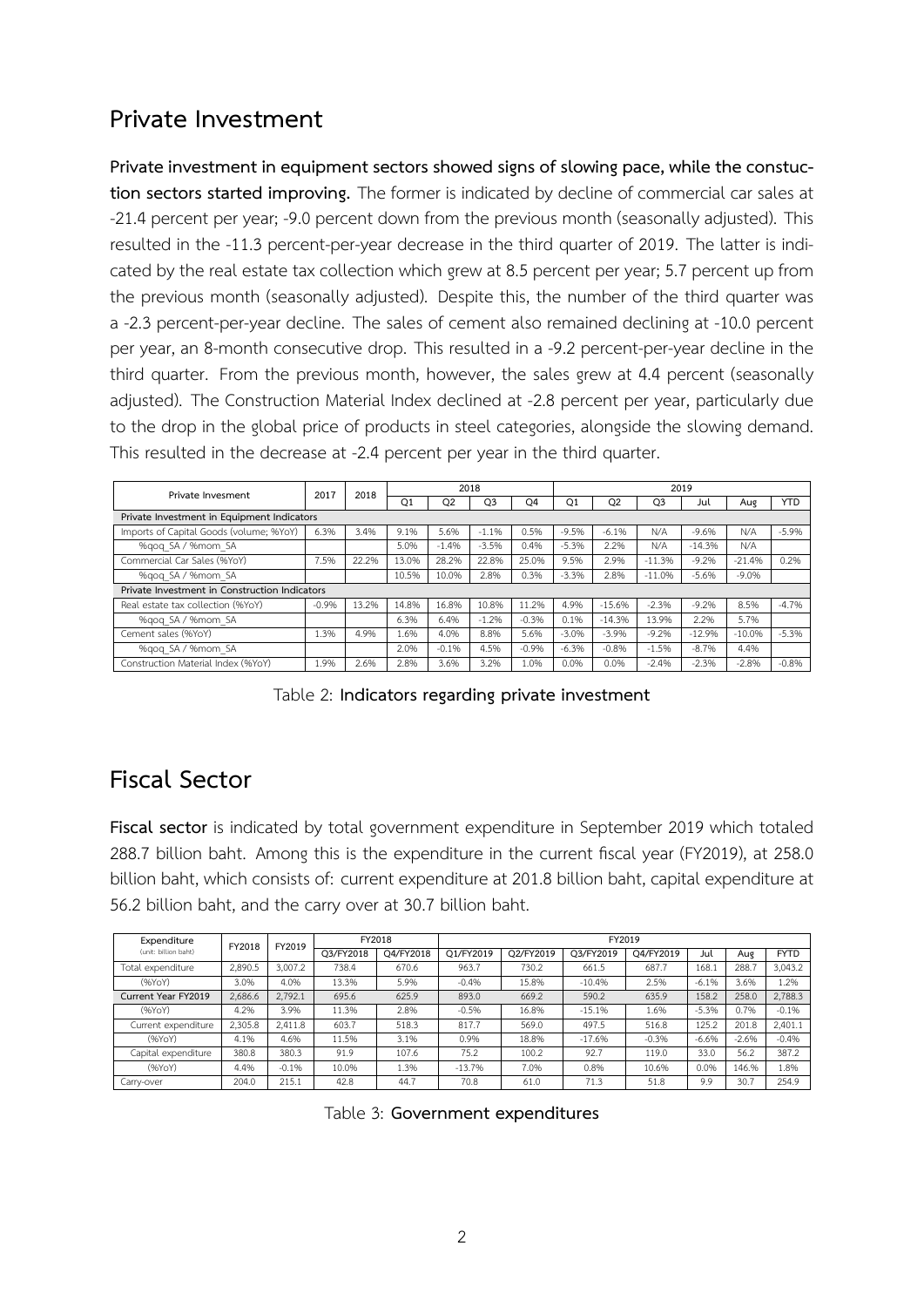#### **Exports and Imports**

**International trades declined,** indicated by real export of goods in form of US dollar which shrank at 1.4 percent per year. This is the result from decline in exports of products of the following categories: computer and the components, plastic beads, chemical products, fuel oil, and machinery and the components. In contrast, products in the following categories remained growing: vehicle accessories and the components, gold, latex products, and jewels and accessories. Main export destinations whose markets grew are: United States at 7.8 percent, China at 6.1 percent, Japan at 2.4 percent, and Taiwan at 13.0 percent (%YoY). Meanwhile, imports in form of US dollar declined at -4.2 percent per year. International trade of Thailand in September 2019 resulted in trade surplus at 1.3 billion US dollar.

| Major export destinations | Share  | 2017    | 2018    |       |                | 2018           |          | 2019     |                |                |          |          |            |  |  |
|---------------------------|--------|---------|---------|-------|----------------|----------------|----------|----------|----------------|----------------|----------|----------|------------|--|--|
|                           |        |         |         | Q1    | Q <sub>2</sub> | Q <sub>3</sub> | Q4       | Q1       | Q <sub>2</sub> | Q <sub>3</sub> | Aug      | Sep      | <b>YTD</b> |  |  |
| Total                     | 100.0% | 9.9%    | 6.9%    | 12.2% | 11.2%          | 3.0%           | 2.0%     | $-2.1%$  | $-3.8%$        | $-0.5%$        | $-4.0%$  | $-1.4%$  | $-2.1%$    |  |  |
| China                     | 12.0%  | 24.0%   | 2.7%    | 4.1%  | 16.0%          | $-2.3%$        | $-4.8%$  | $-10.4%$ | $-9.1%$        | 2.8%           | $-2.7%$  | 6.1%     | $-5.6%$    |  |  |
| <b>USA</b>                | 11.1%  | 8.5%    | 5.5%    | 9.1%  | 6.8%           | 0.1%           | 6.8%     | 32.1%    | 3.3%           | 7.7%           | 5.8%     | 7.8%     | 14.1%      |  |  |
| Japan                     | 9.9%   | 7.7%    | 13.0%   | 24.9% | 11.3%          | 8.6%           | 8.2%     | $-1.8%$  | $-2.3%$        | 2.9%           | $-1.2%$  | 2.4%     | 0.4%       |  |  |
| EU                        | 9.0%   | 8.1%    | 5.1%    | 11.0% | 11.2%          | 2.5%           | $-3.7%$  | $-6.8%$  | $-7.3%$        | $-5.6%$        | $-6.2%$  | $-8.2%$  | $-6.6%$    |  |  |
| Australian continent      | 5.1%   | 3.5%    | 2.9%    | 14%   | 10.3%          | $-3.3%$        | $-7.4%$  | $-11.7%$ | $-7.5%$        | 12.1%          | 18.4%    | $-3.7%$  | $-2.4%$    |  |  |
| Vietnam                   | 5.1%   | 22.9%   | 11.9%   | 18.7% | 6.7%           | 13.1%          | 10%      | 5.8%     | 2.7%           | $-14.1%$       | $-19.1%$ | $-15.9%$ | $-2.6%$    |  |  |
| Hong Kong                 | 5.0%   | 7.2%    | 1.8%    | 1.4%  | 9.5%           | 2.8%           | $-6.3%$  | $-13.6%$ | $-5.1%$        | $-5.4%$        | $-6.5%$  | $-10.8%$ | $-8.0%$    |  |  |
| Malaysia                  | 4.6%   | 7.4%    | 12.6%   | 15.5% | 12.6%          | 19.4%          | 3.6%     | $-3.3%$  | $-8.5%$        | $-17.8%$       | $-37.3%$ | 1.0%     | $-10.2%$   |  |  |
| Indonesia                 | 4.1%   | 8.2%    | 15.9%   | 21.4% | 13.4%          | 19.4%          | 9.8%     | $-9.9%$  | $-18.9%$       | $-13.0%$       | $-10.4%$ | $-13.1%$ | $-14.0%$   |  |  |
| Singapore                 | 3.7%   | 0.8%    | 13.6%   | 12.3% | $-7.6%$        | 24.9%          | 29.2%    | $-10.9%$ | 10.8%          | $-5.8%$        | $-27.3%$ | 10.3%    | $-2.2%$    |  |  |
| Middle East               | 3.4%   | $-1.8%$ | $-5.1%$ | 11.1% | $-10.3%$       | $-6.2%$        | $-13.7%$ | $-7.3%$  | $-8.3%$        | 2.4%           | 5.3%     | $-2.4%$  | $-4.5%$    |  |  |
| Philippines               | 3.1%   | 8.6%    | 13.9%   | 14.0% | 23.2%          | 23.6%          | $-2.8%$  | $-7.7%$  | $-17.4%$       | $-15.1%$       | $-16.9%$ | 9.2%     | $-13.6%$   |  |  |
| Africa                    | 3.0%   | 10.9%   | 10.8%   | 21.3% | 22.4%          | 5.3%           | $-2.4%$  | $-4.6%$  | $-11.0%$       | $-12.8%$       | $-22.8%$ | $-16.0%$ | $-9.5%$    |  |  |
| India                     | 3.0%   | 25.7%   | 17.8%   | 32.8% | 27.7%          | 14.3%          | $-0.4%$  | 1.3%     | 4.9%           | $-8.1%$        | $-18.0%$ | $-10.9%$ | $-0.5%$    |  |  |
| South Korea               | 2.0%   | 14.4%   | 6.0%    | 6.7%  | 12.3%          | 3.0%           | 1.6%     | $-6.6%$  | $-0.3%$        | $-10.3%$       | $-6.5%$  | $-20.7%$ | $-5.6%$    |  |  |
| Taiwan                    | 1.6%   | 19.0%   | $-0.9%$ | 11.5% | 1.6%           | $-10.1%$       | $-5.3%$  | $-14.5%$ | $-6.3%$        | 10.0%          | 4.7%     | 13.0%    | $-4.0%$    |  |  |
| PS. ASEAN-9               | 27.1%  | 8.9%    | 14.9%   | 15.1% | 13.6%          | 21.8%          | 9.6%     | $-4.5%$  | $-5.9%$        | $-39.7%$       | $-92.7%$ | $-6.7%$  | $-17.4%$   |  |  |
| PS. ASEAN-5               | 15.5%  | 6.1%    | 13.6%   | 16.1% | 9.4%           | 20.2%          | 9.3%     | $-7.8%$  | $-8.7%$        | $-12.1%$       | $-24.6%$ | 0.6%     | $-9.6%$    |  |  |
| PS. Indochina-4           | 11.6%  | 12.9%   | 16.7%   | 13.8% | 19.9%          | 24.1%          | 9.9%     | 0.0%     | $-2.0%$        | $-16.2%$       | $-22.7%$ | $-15.3%$ | $-6.4%$    |  |  |

Table 4: **Exports from Thailand by country and region**

On a side note, decline of exports is noticeable in many countries, particularly South Korea, India, and Hong Kong, whose decline is at a significant level.

| Import                                                    | Share | 2017  | 2018  |                |                | 2018           |         | 2019           |                |                       |          |          |                       |  |
|-----------------------------------------------------------|-------|-------|-------|----------------|----------------|----------------|---------|----------------|----------------|-----------------------|----------|----------|-----------------------|--|
|                                                           |       |       |       | O <sub>1</sub> | O <sub>2</sub> | Q <sub>3</sub> | Q4      | O <sub>1</sub> | O <sub>2</sub> | Q <sub>3</sub>        | Aug      | Sep      | <b>YTD</b>            |  |
| Real imports of goods (49.8%)                             |       | 7.4%  | 8.1%  | 5.9%           | 7.9%           | 9.9%           | 4.5%    | $-2.6%$        | $-3.4%$        | ۰                     |          |          | $-3.0%$               |  |
| Value \$ term (Custom Dep.) %YoY                          |       | 14.1% | 12.0% | 16.6%          | 13.9%          | 13.6%          | 4.8%    | $-1.2%$        | $-3.6%$        | $-6.1%$               | $-14.6%$ | $-4.2%$  | $-3.7%$               |  |
| Price \$ term (Ministry of Commerce) %YoY                 |       | 5.5%  | 5.6%  | 8.1%           | 7.2%           | 6.2%           | 2.7%    | 0.1%           | $-0.196$       | $0.1\%$ <sup>*</sup>  | $-0.3%$  | N/A      | $0.0\%$ <sup>**</sup> |  |
| Volume \$ term (FPO) %YoY                                 |       | 8.1%  | 6.1%  | 5.6%           | 6.3%           | 7.0%           | 2.0%    | $-1.3%$        | $-3.5%$        | $-7.0\%$ *            | $-14.3%$ | N/A      | $-3.6%$               |  |
| Imports of major goods                                    |       |       |       |                |                |                |         |                |                |                       |          |          |                       |  |
| Raw materials %YoY                                        | 40.3% | 18.7% | 9.7%  | 21.4%          | 8.5%           | 16.9%          | $-2.1%$ | $-8.5%$        | $-3.0%$        | $-13.2%$              | $-27.7%$ | $-5.4%$  | $-8.4%$               |  |
| Volume \$ term %YoY                                       |       | 14.1% | 5.1%  | 17.1%          | 3.9%           | 13.7%          | $-3.4%$ | $-5.2%$        | $-2.9%$        | $-18.1%$              | $-29.2%$ | N/A      | $-8.196$ **           |  |
| Less raw gold %YoY                                        | 35.8% | 13.0% | 10.6% | 14.5%          | 10.2%          | 10.1%          | 7.0%    | $-2.7%$        | $-2.8%$        | $-2.9%$               | $-13.2%$ | $-2.6%$  | $-2.8%$               |  |
| Volume \$ term %YoY                                       |       | 8.8%  | 5.8%  | 9.6%           | 5.7%           | 5.4%           | 6.3%    | 1.8%           | $-2.6%$        | $-1.8\%$              | $-11.3%$ | N/A      | $-0.896$ **           |  |
| Capital goods %YoY                                        | 25.8% | 8.0%  | 5.2%  | 3.5%           | 7.9%           | 0.0%           | 1.5%    | $-8.9%$        | $-5.2%$        | 0.8%                  | $-7.996$ | $-0.8%$  | $-4.5%$               |  |
| Volume \$ term %YoY                                       |       | 6.3%  | 3.4%  | 1.2%           | 5.6%           | $-1.196$       | 0.5%    | $-9.5%$        | $-6.1%$        | $-0.2\%$              | $-9.6%$  | N/A      | $-5.996$ **           |  |
| Capital goods excluding aircrafts, ships, and trains %YoY | 24.1% | 5.3%  | 8.7%  | 0.7%           | 14.5%          | 6.1%           | 5.4%    | 0.4%           | $-5.4%$        | $-2.7%$               | $-11.3%$ | $-4.9%$  | $-2.6%$               |  |
| Volume \$ term %YoY                                       |       | 3.5%  | 6.7%  | $-1.7%$        | 12.1%          | 4.8%           | 4.4%    | 0.0%           | $-6.3%$        | $-3.4\%$ <sup>*</sup> | $-13.0%$ | N/A      | $-3.396$ **           |  |
| Fuel %YoY                                                 | 16.6% | 25.6% | 36.3% | 44.3%          | 45.4%          | 45.5%          | 27.4%   | 7.5%           | $-3.4%$        | $-10.9%$              | $-0.8%$  | $-21.0%$ | $-2.8%$               |  |
| Volume \$ term %YoY                                       |       | 0.4%  | 9.0%  | $-0.3%$        | 9.1%           | 6.8%           | 12.8%   | 7.0%           | $-0.996$       | 3.4%*                 | 12.7%    | N/A      | $3.0\%$ **            |  |
| Consumer goods %YoY                                       | 11.1% | 6.4%  | 10.0% | 1.0%           | 13.8%          | 6.9%           | 8.4%    | 0.5%           | $-1.4%$        | 9.1%                  | $-0.9%$  | 11.0%    | 2.6%                  |  |
| Volume \$ term %YoY                                       |       | 4.7%  | 8.4%  | 0.2%           | 11.6%          | 6.1%           | 8.2%    | 0.7%           | $-1.5%$        | $7.2\%$               | $-1.996$ | N/A      | $1.4\%$ **            |  |

Table 5: **Imports of Thailand**

\* Data from 2M/Q3

\*\* Data of the first eight months of 2019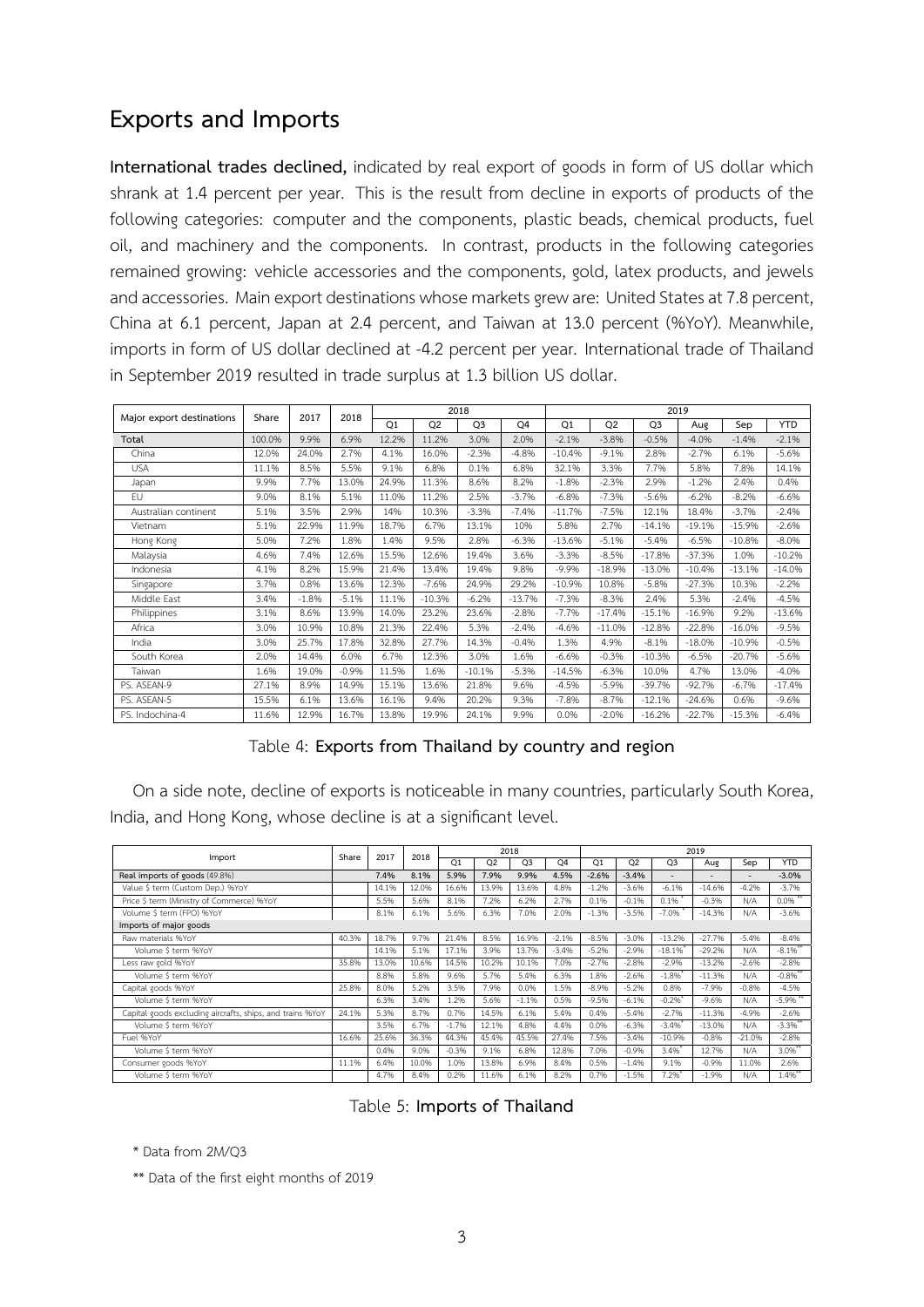# **Supplyside Economy**

Regarding the demand-side, tourism and agricultural sectors grew, while manufacturing sector remained slow. The tourism sector is indicated by the number of foreign tourists in September 2019, which totaled 2.90 million. This resulted in the growth at 10.1 percent per year, the highest number in last 15 months. Among this is the number of Chinese tourists which increased sharply at 31.6 percent per year, the highest number in last 17 months. Additionally, the numbers of tourists from some countries also increased at a significant rate. Some examples are: Indian at 26.9 percent, Laotian at 16.8 percent, and Japanese at 9.0 percent (%YoY). Therefore in the third quarter of 2019, the total number of foreign tourists grew at 7.2 percent per year. The total revenue from foreign tourists totaled 139,621 million baht, a growth at 8.7 percent per year, resulting in a 5.8 percent-per-year growth in the third quarter. The agricultural sector also grew, indicated by the agricultural products index which grew at 1.3 percent per year, resulting in a growth at 1.1 percent per year in the third quarter. In contrast, the manufacturing sectors slowed, indicated by the manufacturing products index which declined at -4.7 percent per year, resulting in a decline at -4.2 percent per year in the third quarter. In addition, the Thai Industries Sentiment Index (TISI) dropped to 92.1 from the previous month, due to the fact that entrepreneurs are concerned about uncertainty of global economy caused by US-China trade war, alongside strong baht which could potentially affect the exports of Thailand, resulting in the 92.8 average point of Index in the third quarter. Despite this, the 3-month prediction of TISI increased from 102.9 to 103.4, due to the fact that the entrepreneurs are confident in the economy stimulation policies for the next three months.

| Growth rate (%YoY; per GDP)                   | 2017 | 2018 |       | 2018           |                |      | 2019           |                |                          |                          |                          |            |  |  |
|-----------------------------------------------|------|------|-------|----------------|----------------|------|----------------|----------------|--------------------------|--------------------------|--------------------------|------------|--|--|
|                                               |      |      | Q1    | O <sub>2</sub> | O <sub>3</sub> | O4   | O <sub>1</sub> | O <sub>2</sub> | O3                       | Aug                      | Sep                      | <b>YTD</b> |  |  |
| Agri-sector production (6.2%)                 | 3.7% | 5.1% | 6.8%  | 10.5%          | 3.2%           | 0.7% | 1.7%           | $-1.1%$        | $\overline{\phantom{a}}$ |                          | $\overline{\phantom{a}}$ | 0.4%       |  |  |
| Non-agri sector production (94.4%)            | 4.1% | 4.0% | 4.8%  | 4.2%           | 3.1%           | 4.0% | 2.9%           | 2.6%           |                          |                          | $\overline{\phantom{a}}$ | 2.8%       |  |  |
| Manufacturing production (32.6%)              | 2.2% | 2.7% | 3.2%  | 2.9%           | 1.3%           | 3.3% | 0.9%           | 1.1%           | $\overline{\phantom{0}}$ | $\overline{\phantom{0}}$ | $\qquad \qquad -$        | 1.0%       |  |  |
| Services production (62.9%)                   | 5.1% | 4.8% | 5.7%  | 4.9%           | 4.2%           | 4.4% | 4.0%           | 3.5%           | $\overline{\phantom{0}}$ | $\overline{\phantom{0}}$ | $\qquad \qquad -$        | 3.8%       |  |  |
| Agricultural products (%YoY)                  | 6.3% | 7.7% | 9.4%  | 12.5%          | 11.0%          | 2.2% | 0.8%           | $-2.4%$        | .1%                      | 1.4%                     | 1.3%                     | $-0.1%$    |  |  |
| Manufacturing products (%YoY)                 | .8%  | 3.6% | 5.2%  | 4.5%           | 2.3%           | 2.5% | $-1.2%$        | $-2.5%$        | $-4.2%$                  | $-4.4%$                  | $-4.7%$                  | $-2.6%$    |  |  |
| Thai Industries Sentiment Index (TISI; level) | 86.3 | 91.6 | 90.5  | 90.3           | 92.4           | 93.2 | 95.2           | 95.1           | 92.8                     | 92.8                     | 92.1                     | 94.4       |  |  |
| Number of inbound foreign tourists (%YoY)     | 9.4% | 7.3% | 15.2% | 8.1%           | 1.7%           | 4.0% | 2.1%           | 1.4%           | 7.2%                     | 7.4%                     | 10.1%                    | 3.5%       |  |  |
| %gog SA / %mom SA                             |      |      | 14.7% | 7.8%           | 1.6%           | 4.6% | 1.8%           | L.3%           | 7.3%                     | 2.7%                     | 2.6%                     |            |  |  |

Table 6: **Indicators regarding supplyside economy**